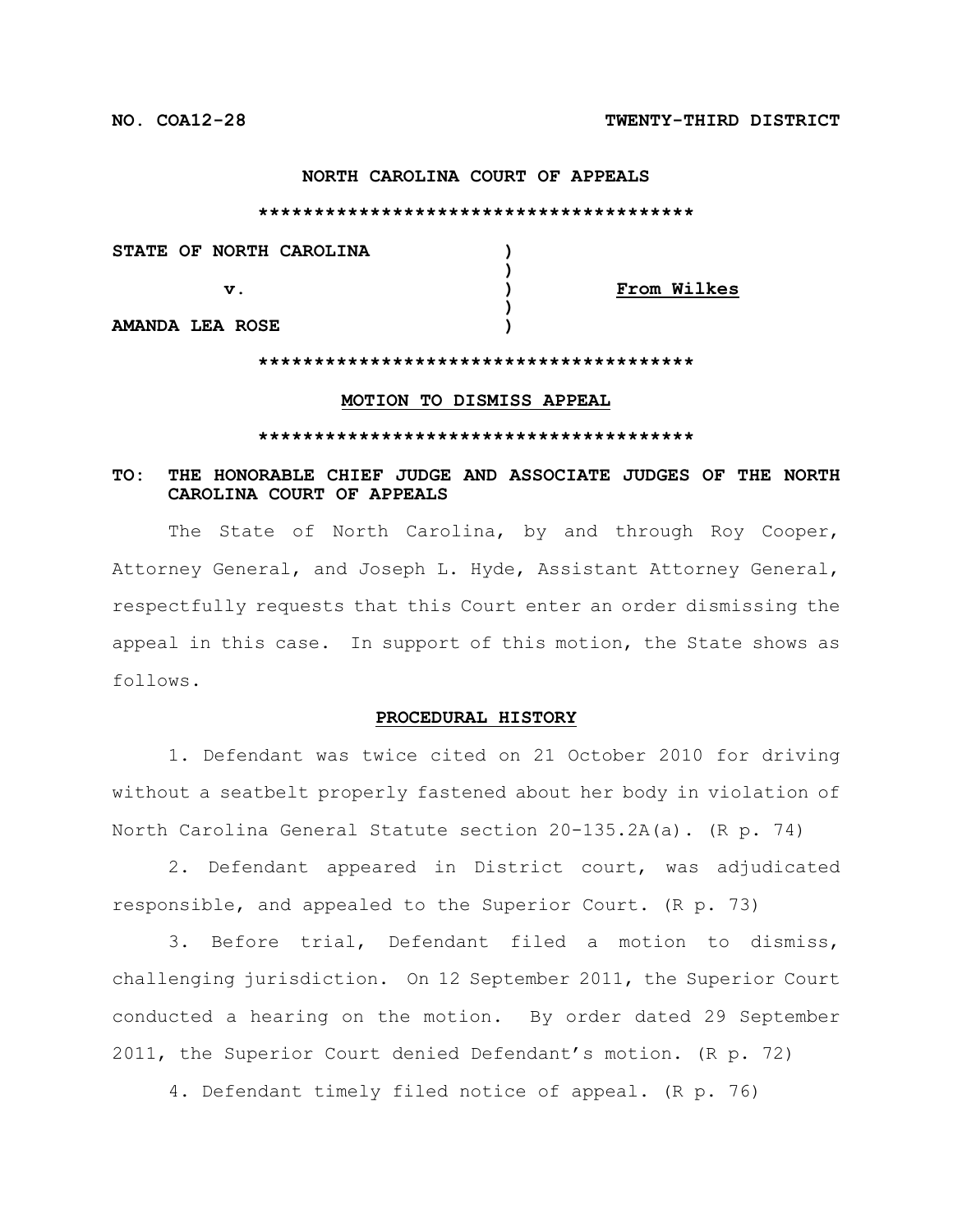# **REASONS WHY THE APPEAL SHOULD BE DISMISSED**

**"**The right to appeal in a criminal proceeding is purely statutory. Generally, there is no right to appeal in a criminal case except from a conviction or upon a plea of guilty." State v. Shoff, 118 N.C. App. 724, 725, 456 S.E.2d 875, 876 (1995) (citation omitted), aff'd per curiam, 342 N.C. 638, 466 S.E.2d 277 (1996). Accordingly, appellate courts will typically not review interlocutory orders in a criminal case. State v. Fowler, 197 N.C. App. 1, 5, 676 S.E.2d 523, 531 (2009), disc. review denied, appeal dismissed, 364 N.C. 129, 696 S.E.2d 695 (2010). An interlocutory order is one made during the pendency of a case, which does not dispose of the matter but leaves it for further action by the trial court. Id. (quoting Veazey v. City of Durham, 231 N.C. 357, 362, 57 S.E.2d 377, 381 (1950)). An order of the trial court denying a motion to dismiss is not a final judgment but is interlocutory. Shoff, 118 N.C. App. at 725, 456 S.E.2d at 876. An appeal of such an order must be dismissed. See id. (rejecting substantial rights analysis as inconsistent with statutes governing criminal appeals).

In the present case, Defendant filed a document in Superior Court "to challenge jurisdiction," citing General Statute section 15A-952(d) (stating motions concerning jurisdiction of the court may be made at any time). (R p. 6) In the motion, Defendant argued that the state of North Carolina lacked jurisdiction over her because the federal Reconstruction Acts of 2 March 1867, 23 March 1867, and 19 July 1867 – by which, she says, the current state was created – were unconstitutional. (R pp. 7-8) She sought proof of

-2-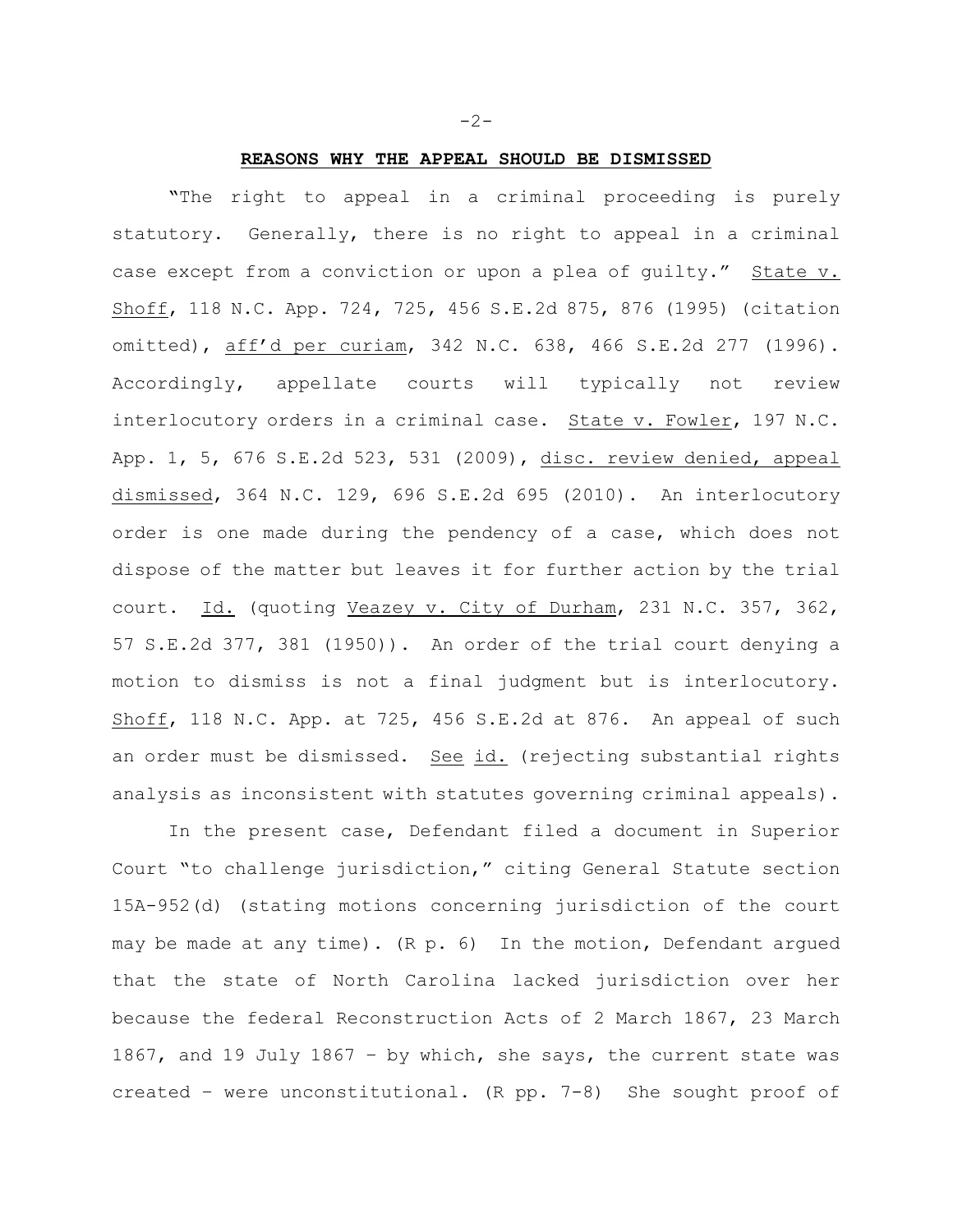jurisdiction or the cessation of the action against her. (R p. 8)

Defendant's motion may be characterized as a motion to dismiss for lack of jurisdiction. See N.C.G.S. 15A-954(a)(8) (2009) (stating the court on defendant's motion must dismiss the charges if it determines that the court has no jurisdiction of the offense charged). By order dated 29 September 2011, the trial court denied Defendant's motion to dismiss, finding it had jurisdiction over the person of Defendant and the subject matter. (R p. 74) It is from this order that Defendant now seeks to appeal.

Defendant recognizes in her notice of appeal that the matter is interlocutory. (R p. 76) She appears to contend that the appeal is authorized by General Statute section 7A-27(d), which provides that appeal lies directly to this Court "[f]rom any interlocutory order or judgment of a superior court or district court in a civil action or proceeding" which affects a substantial right or constitutes a final judgment. N.C.G.S. § 7A-27(d) (2009) (emphasis added). By its terms subsection (d) applies only to a civil action or proceeding, not to a criminal action such as this.

Defendant might have cited General Statute section 1-277, which states that "an appeal may be taken from every judicial order or determination of a judge of a superior or district court . . . which affects a substantial right claimed in any action or proceeding." This Court recognized in Shoff, however, that "reliance upon a substantial rights analysis as the basis for appellate review appears contrary to the plain and unambiguous language of the statutes governing criminal appeals." Shoff, 118

-3-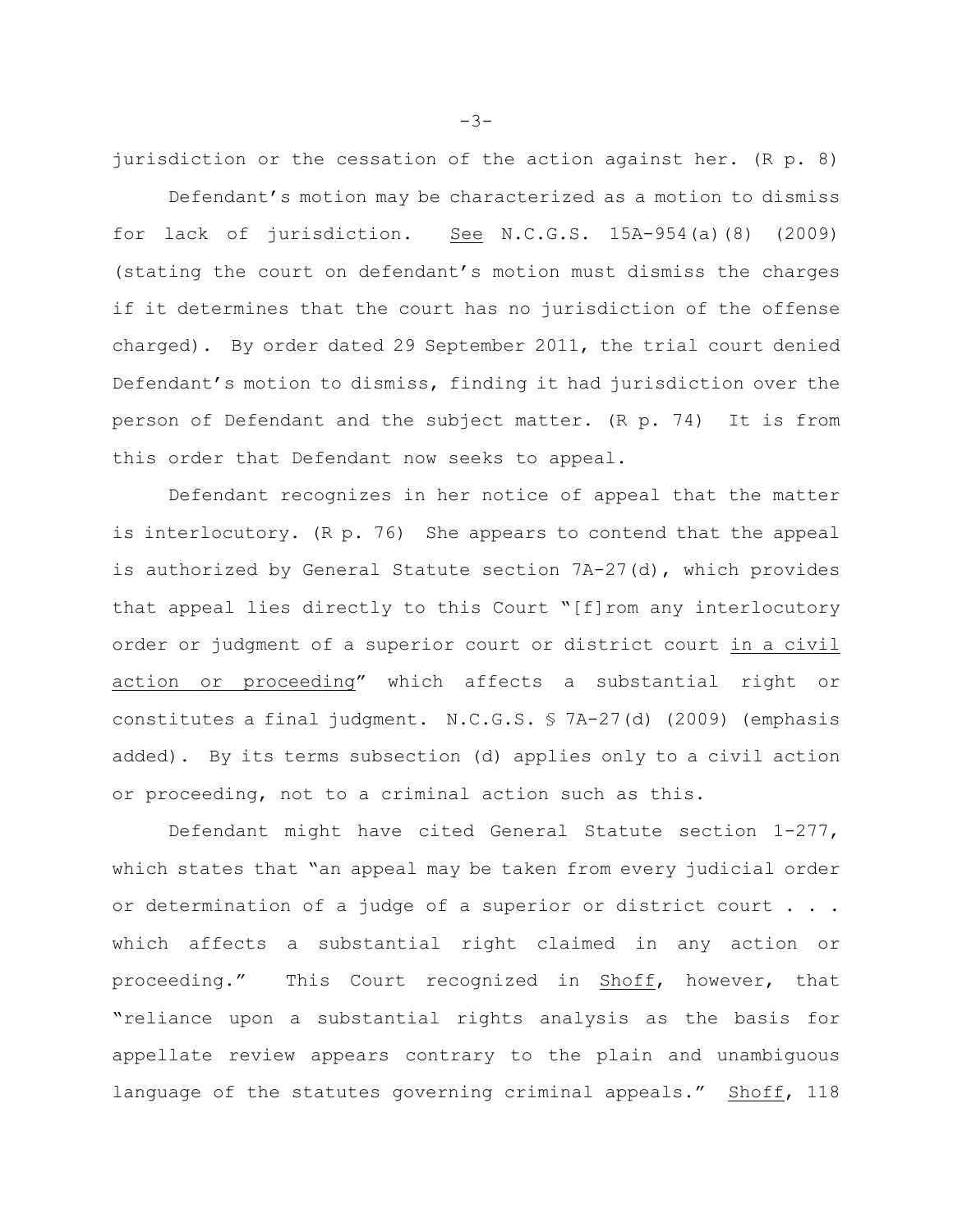N.C. App. at 727, 456 S.E.2d at 878. Curiously, Defendant excerpts this very language without appearing to recognize its import. (R p. 76) The trial court's order denying Defendant's motion to dismiss was interlocutory. Defendant has no right to appeal from that interlocutory order. Accordingly, the appeal should be dismissed.

### **CONCLUSION**

WHEREFORE, the State of North Carolina respectfully requests that this Court dismiss Defendant's appeal.

Electronically submitted this the  $27<sup>th</sup>$  day of January, 2012.

Roy Cooper ATTORNEY GENERAL

Electronically Submitted Joseph L. Hyde Assistant Attorney General

North Carolina Department of Justice Post Office Box 629 Raleigh, North Carolina 27602 (919) 716-6500 jhyde@ncdoj.gov